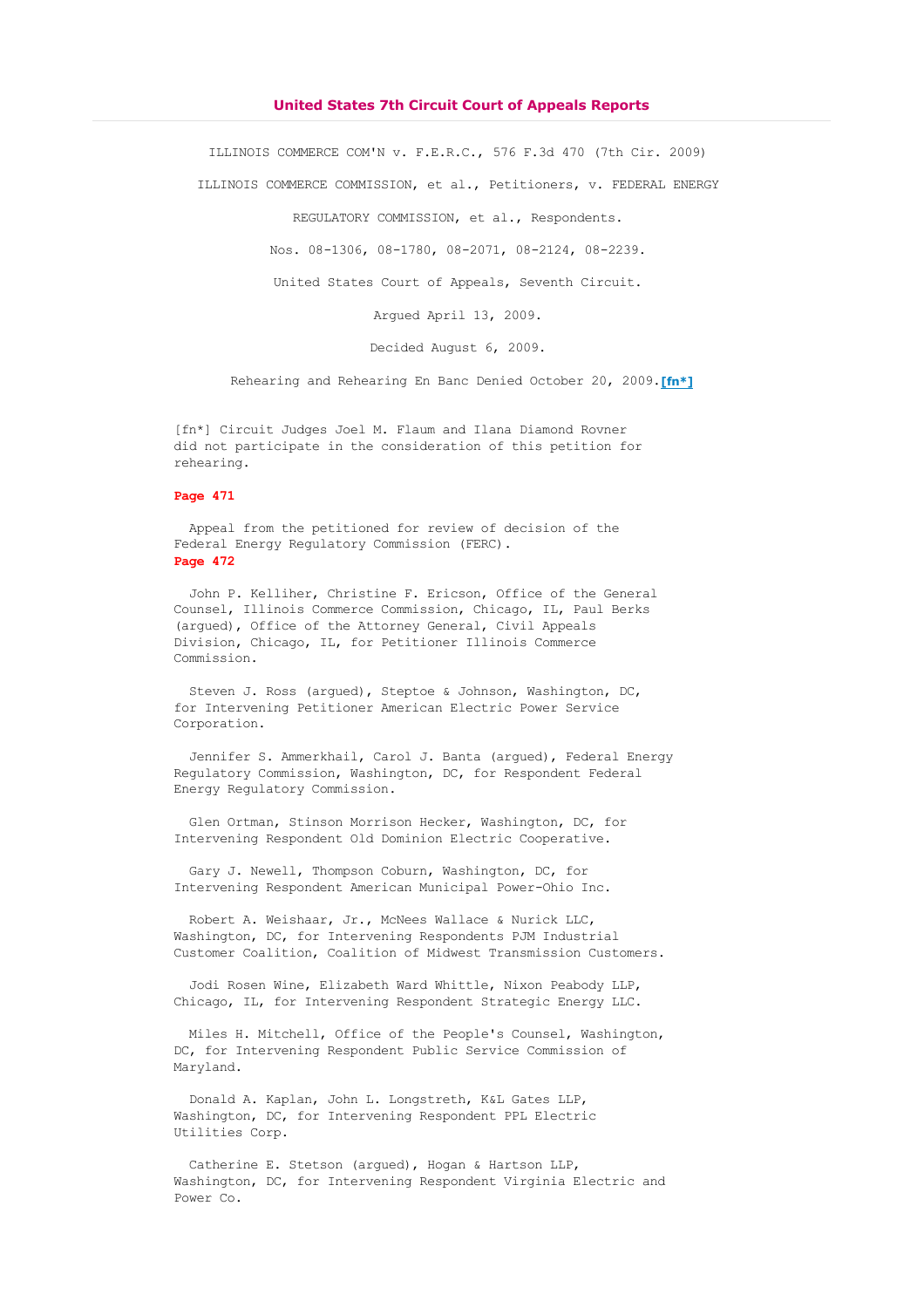Tamara L. Linde, PSEG Services Corp., Newark, NJ, for Intervening Respondents PSEG Companies and PSEG Energy Resources and Trade.

 Peter K. Matt, Bruder, Gentile & Marcoux, L.L.P., Washington, DC, for Intervening Respondent Pepco Holdings, Inc.

 David M. Connelly, Dominion Resources Services, Inc., Washington, DC, for Intervening Respondent Public Service Electric & Gas Co.

 Michael R. Engelman, Dickstein Shapiro, Kenneth M. Simon, Dickstein Shapiro, Washington, DC, for Intervening Respondent New York Power Authority.

 Kenneth G. Jaffe, Alston & Bird, Washington, DC, for Intervening Respondent FirstEnergy Service Co.

 Barry S. Spector, Wright & Talisman, Washington, DC, for Intervening Respondent PJM Interconnection.

 Rachel Jeanne Lehr, Trenton, NJ, for Intervening Respondent New Jersey Board of Public Utilities.

 Gary E. Guy, Baltimore Gas ad Electric Co., Baltimore, MD, for Intervening Respondent Baltimore Gas and Electric Co.

 A. Karen Hill, Exelon Corporation, Washington, DC, for Intervening Respondent Exelon Corporation.

 David E. Goroff, Bruder, Gentile & Marcoux, L.L.P., Washington, DC, for Intervening Respondent Atlantic City Electric Co.

 Denise C. Goulet, Miller, Balis & O'Neil, P.C., Washington, DC, for Intervening Respondent North Carolina Electric Membership Corp.

 Steven A. Weiler, Leonard, Street & Deinard, Washington, DC, Randall Verne Griffin, Dayton Power and Light Co., Dayton, OH, for Petitioner Dayton Power and Light Co. **Page 473**

 William F. Fields, Maryland Office of People's Counsel, Baltimore, MD, for Intervening Respondent.

 Margaret E. Comes, Office of the Attorney General, Newark, NJ, New Jersey Bd. of Public Utilities, for Intervening Respondent New Jersey Bd. of Public Utilities.

 Duane W. Luckey, Office of the Attorney General, Columbus, OH, for Petitioner Public Utilities Commission of Ohio.

Before CUDAHY, POSNER, and TINDER, Circuit Judges.

POSNER, Circuit Judge.

 We have before us challenges to a decision by the Federal Energy Regulatory Commission concerning the reasonableness of rates for the transmission of electricity over facilities owned by utilities that belong to a Regional Transmission Organization (that is, a power pool) called PJM Interconnection. *PJM Interconnection, L.L.C.*, 119 F.E.R.C. ¶ 61,063, 2007 WL 1748619 (2007), rehearing denied, 122 F.E.R.C. ¶ 61,082 (2008); see **[16 U.S.C. § 824e](http://www.loislaw.com/pns/doclink.htp?dockey=7631024@USCODE&alias=USCODE&cite=16+U.S.C.+%A7+824e)**; *Atlantic City Electric Co. v. FERC*, **[295 F.3d 1](http://www.loislaw.com/pns/doclink.htp?alias=FDCCASE&cite=295+F.3d+1)**, **[10](http://www.loislaw.com/pns/doclink.htp?alias=FDCCASE&cite=295+F.3d+1#PG10)** (D.C. Cir. 2002). ("PJM" stands for "Pennsylvania-New Jersey-Maryland," but the full name is not used any more.) "RTOs are voluntary associations in which each of the owners of transmission lines that comprise an integrated regional grid cedes to the RTO complete operational control over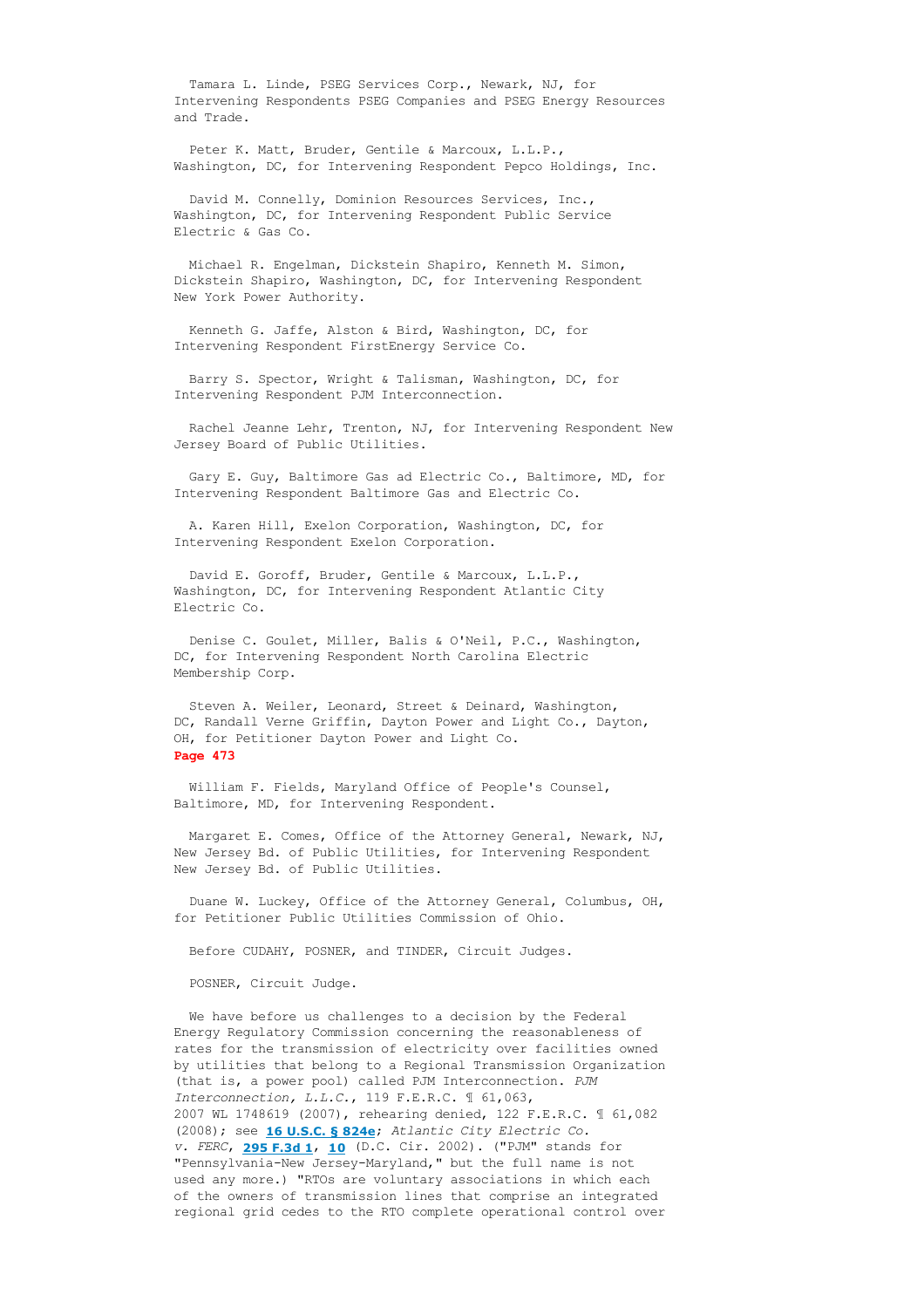its transmission lines." Richard J. Pierce, Jr., "Regional Transmission Organizations: Federal Limitations Needed for Tort Liability," 23 *Energy L.J.* 63, 64 (2002); see also *Regional Transmission Organizations*,

**65 Fed.Reg. 810-01, [2000](http://www.loislaw.com/pns/doclink.htp?dockey=4104571@USFR00&alias=USFR00&cite=65+FR+810#PG2000)** WL 4557 (FERC Jan. 6, 2000); Morgan Stanley *Capital Group Inc. v. Public Utility District No. 1*, \_\_\_ U.S. \_\_\_, \_\_\_, **[128 S.Ct. 2733](http://www.loislaw.com/pns/doclink.htp?alias=USCASE&cite=128+S.Ct.+2733)**, **[2741](http://www.loislaw.com/pns/doclink.htp?alias=USCASE&cite=128+S.Ct.+2733#PG2741)**, 171 L.Ed.2d 607 (2008). PJM's region stretches east and south from the Chicago area, primarily to western Michigan and eastern Indiana, Ohio, Pennsylvania, New Jersey, Delaware, Maryland, the District of Columbia, and Virginia. *PJM Interconnection, L.L.C.,*

*supra*, p. 3, 2007 WL 1748619, see *FPL Energy Marcus Hook, L.P. v. FERC*, **[430 F.3d 441](http://www.loislaw.com/pns/doclink.htp?alias=FDCCASE&cite=430+F.3d+441)**, **[44243](http://www.loislaw.com/pns/doclink.htp?alias=FDCCASE&cite=430+F.3d+441#PG442)** (D.C. Cir. 2005). The region is home to more than 50 million consumers of electricity.

 Two issues are presented. The first, raised by American Electric Power Service Corporation and the Public Utilities Commission of Ohio (participation by state commissions in rate proceedings before FERC is authorized by **[16 U.S.C. § 825g](http://www.loislaw.com/pns/doclink.htp?dockey=7631041@USCODE&alias=USCODE&cite=16+U.S.C.+%A7+825g)**(a); see also § 825 *l*(a)), involves the pricing of electricity transmitted from the Midwest to the East through Ohio. PJM wants that transmission to be priced on the basis of the cost to American Electric of transmitting one more unit of electricity, that is, the marginal cost; and FERC agrees. Such a price excludes the cost that the company incurred when it built the transmission facilities. That cost — which American Electric wants to be permitted to reflect in its rates is what economists call a "sunk" cost, that is, a cost that has already been incurred. So while its financial burden can be shifted (from American Electric to the eastern utilities), the cost itself cannot be shifted, and therefore shifting the financial burden created by the cost from one set of shoulders to another will have no direct effect on service or investment.

 Had FERC decided that American Electric would not be permitted to charge a price that covered the cost of building a new transmission facility or upgrading an existing one, its decision would have affected the allocation of resources and not just of money. It would have deterred the building of new facilities that benefited customers outside American Electric's service **Page 474**

area, because building them would become an unprofitable venture. FERC emphasizes, however, that the company's existing facilities, which are all that are involved in this case, were built before 2001 when PJM became a Regional Transmission Organization, and were intended to serve American Electric's customers only. So even if the facilities had not been fully paid for, there would be no economic basis for shifting any part of their costs to other members, because American Electric did not expect when it built the facilities that any part of their cost would be defrayed by anyone besides its customers. PJM and FERC have made clear that American Electric *will* be allowed to charge a price that covers its costs for transmission to other utilities over new or upgraded facilities.

 American Electric points out that some of its existing facilities are not fully depreciated. But it can continue to depreciate them over their remaining useful life in order to create an accounting reserve or obtain a tax benefit. And when it builds a new facility it will be allowed, as we said, to recover the full costs of that facility in its prices.

 The company may be trying to extract a monopoly price for the use of its facilities. It stands between western sellers of electricity and their eastern customers and would like to extract a toll for giving the former passage to the latter, a toll that has no relation to its costs of rendering that service. It charged its customers for the costs of building its existing facilities and recovered those costs fully and now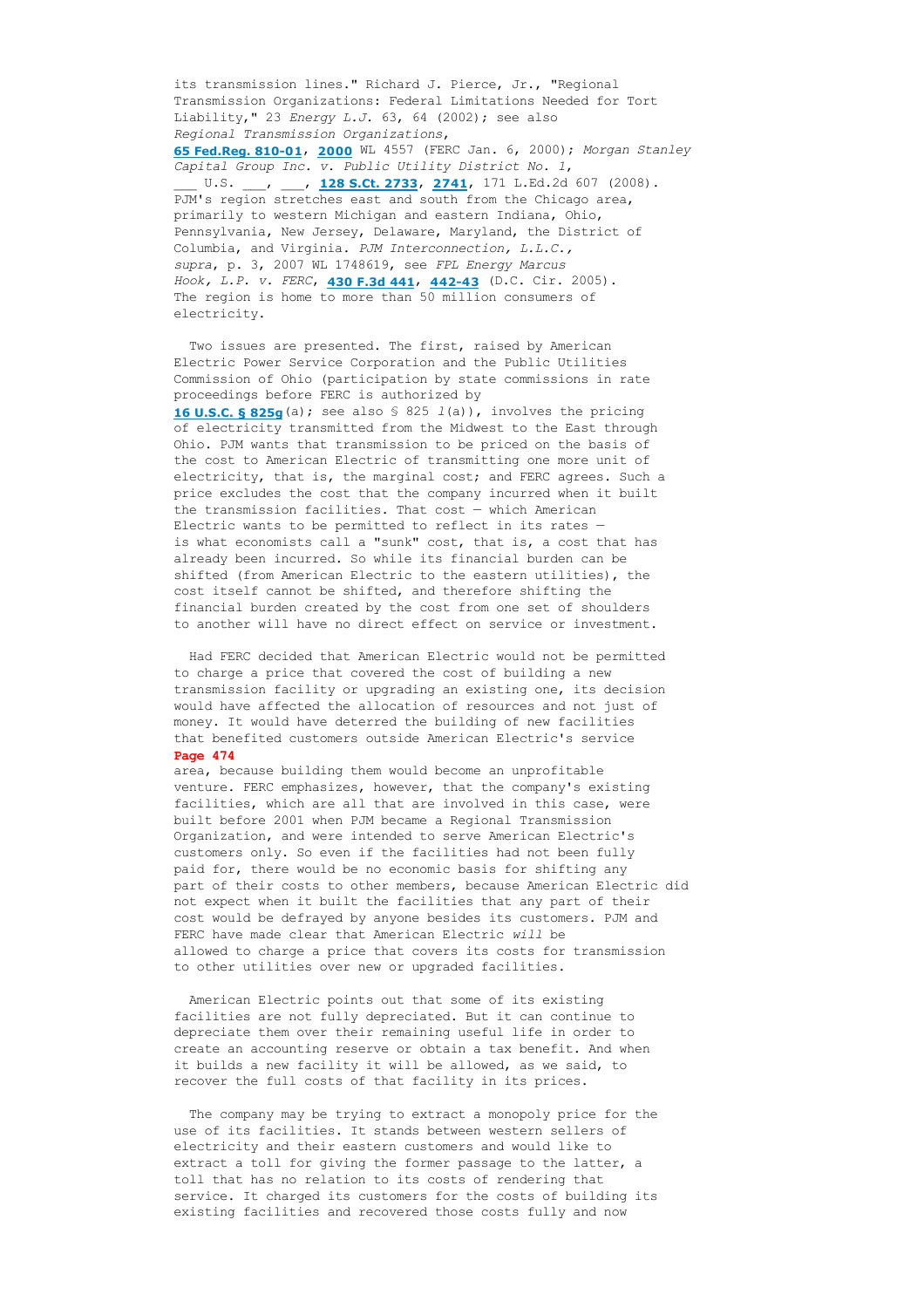wants to recover them all over again from another group of consumers. And it's not as if American Electric were being required to provide transmission to the east at zero price. It is permitted to charge for the service — just not to include in the charge its sunk costs.

 The second issue relates to the financing of new transmission facilities. Here the Ohio commission joins its Illinois counterpart, representing the interests of the midwestern utilities in PJM's region, in objecting to PJM's proposed method, approved by FERC, for pricing new transmission facilities that have a capacity of 500 kilovolts or more. Heretofore all new facilities in PJM's region have been financed by contributions from the region's electrical utilities calculated on the basis of the benefits that each utility receives from the facilities. This will continue to be the rule for facilities with capacities of less than 500 kV. But for the higher-voltage facilities FERC has decided that all the utilities in PJM's region should contribute pro rata; that is, their rates should be raised by a uniform amount sufficient to defray the facilities' costs.

 FERC's stated reasons are that some of PJM's members entered into similar pro rata sharing agreements with each other more than forty years ago and would like to follow that precedent, that figuring out who benefits from a new transmission facility and by how much is very difficult and so generates litigation, and that everyone benefits from high-capacity transmission facilities because they increase the reliability of the entire network. Despite the stakes in the dispute — the new policy might, for example, force Commonwealth Edison to contribute hundreds of millions of dollars to an above-500 kV eastern project called "Project Mountaineer," when it would not have had to pay a dime under the benefits-based system applicable to lower-voltage transmission facilities  $-$  no data are referred to in FERC's two opinions (the original opinion and the opinion on rehearing). No lawsuits are mentioned. No specifics concerning difficulties in assessing benefits are offered. No particulars are presented concerning the contribution

#### **Page 475**

that very high-voltage facilities are likely to make to the reliability of PJM's network. Not even the roughest estimate of likely benefits to the objecting utilities is presented. The first sentence in this paragraph is an adequate summary of the Commission's reasoning, minus recourse to metaphor, as in the Commission's repeated references to very high-voltage facilities as the "backbone" of PJM's network. The Commission's insouciance about the basis for its ruling is mirrored by its lawyers: their brief devotes only five pages to the 500 kV pricing issue.

 The objections to the Commission's ruling pivot on an asymmetry between the eastern and western portions of PJM's region. In the west the electrical generating plants usually are close to the customers — Chicago for example is ringed by power plants. As a result, relatively low-voltage transmission facilities  $-$  mainly 345 kV  $-$  are preferred. In the east, where the power plants generally are farther away from the customers, 500 kV and even higher-voltage transmission facilities are preferred, because high voltage is more efficient than low for transmitting electricity over long distances. So far as appears, few if any such facilities will be built in the objectors' service areas, that is, in the Midwest, within the foreseeable future. FERC seems not to care whether any will ever be built, because the reasons it gave for approving PJM's new pricing method are independent of where the facilities are located.

 The first two reasons the Commission gave can be dispatched briefly. The fact that some of the same members of PJM who agreed to share the costs of such facilities with each other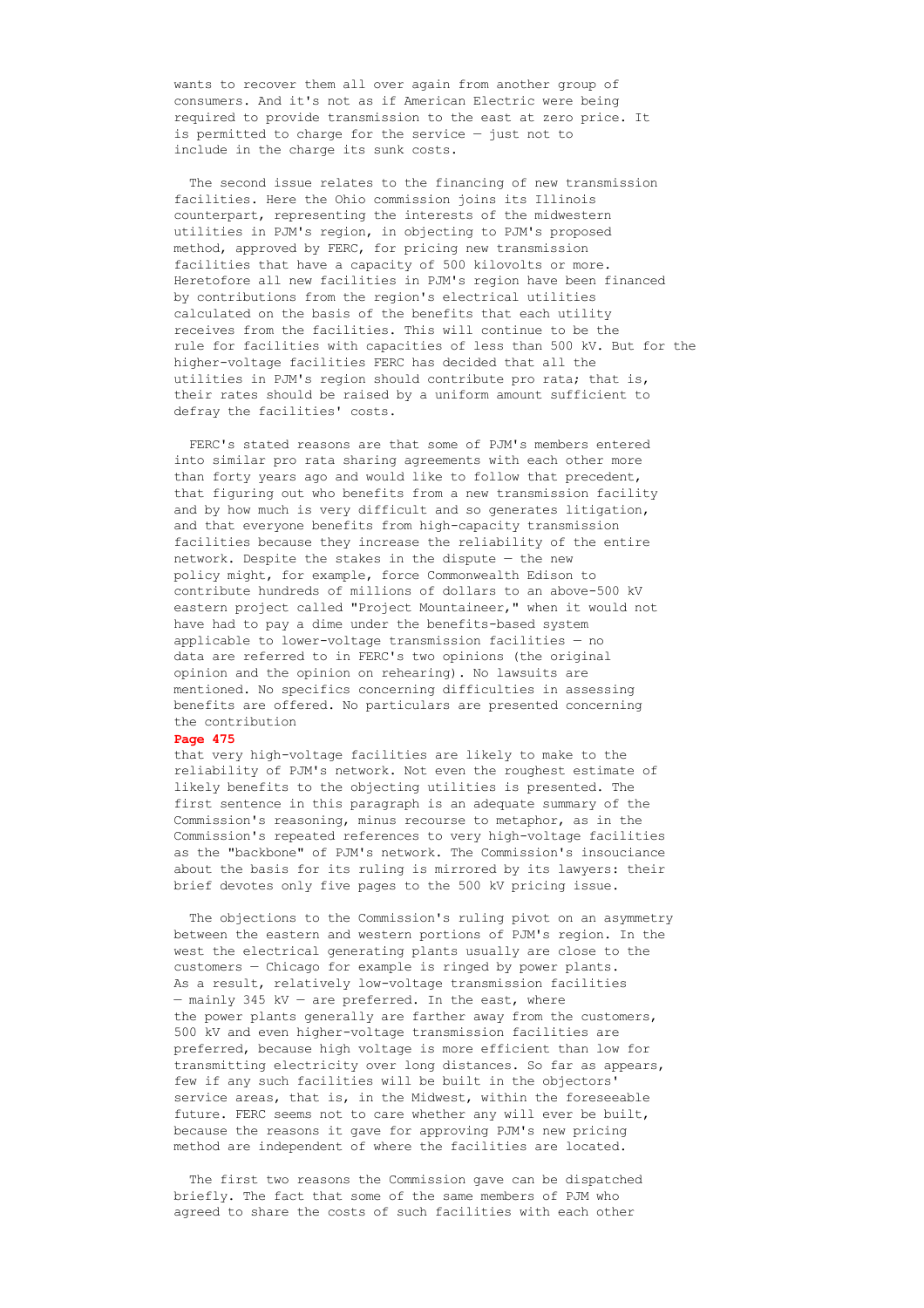many years ago would like contributions from midwestern utilities carries no weight. The eastern utilities that created PJM refer to themselves revealingly as the "classic" PJM utilities, and the fact that these utilities thought it appropriate to share costs in 1967 says nothing about the advantages and disadvantages of such an arrangement in the larger, modern PJM network.

 The Commission said that it would be inclined to defer to "regional consensus," but acknowledged there was none; the midwestern utilities are members of PJM but did not agree to the eastern utilities' cost-sharing proposal. As we shall see, the fact that one group of utilities desires to be subsidized by another is no reason in itself for giving them their way.

 The second reason the Commission gave for approving PJM's pricing scheme — the difficulty of measuring benefits and the resulting likelihood of litigation over them — fails because of the absence of any indication that the difficulty exceeds that of measuring the benefits to particular utilities of a smaller-capacity transmission line. Like the D.C. Circuit in *Sithe/Independence Power Partners, L.P. v. FERC*, **[285 F.3d 1](http://www.loislaw.com/pns/doclink.htp?alias=FDCCASE&cite=285+F.3d+1)**, **[5](http://www.loislaw.com/pns/doclink.htp?alias=FDCCASE&cite=285+F.3d+1#PG5)** (D.C. Cir. 2002) (citation omitted), we acknowledge "that feasibility concerns play a role in approving rates, indicating that FERC is not bound to reject any rate mechanism that tracks the cost-causation principle less than perfectly." But we also agree that "the Commission's cursory response simply will not do. At no point did the Commission explain how these considerations [that the tariffs and refund mechanism produced `efficient price signals,' and that petitioner's requested refunds would somehow disrupt that price signaling, would be `infeasible,' and a matter of `unending controversy'] applied. Why, we wonder, would a different method of refunds, based more closely on cost-causation principles, jeopardize desirable price signaling or be infeasible?" *Id.*

 No doubt the more a transmission facility costs, and therefore the greater the stakes in a dispute between potential contributors **Page 476**

to that cost, the more litigation there is likely to be. But how much more (at least approximately) is the critical consideration and the Commission ignored it.

 That leaves for consideration the benefits that the midwestern utilities might derive from the greater reliability that the larger-capacity transmission facilities might confer on the network as a whole. The reason for building such facilities is to satisfy the demand of eastern consumers for electricity, but the more transmission capacity there is, the less likely are blackouts or brownouts caused by surges of demand for electricity on hot summer days or by accidents that shut down a part of the electrical grid. Because the transmission lines in PJM's service region are interconnected, a failure in one part of the region can affect the supply of electricity in other parts of the network. So utilities and their customers in the western part of the region could benefit from higher-voltage transmission lines in the east, but nothing in FERC's opinions in this case enables even the roughest of ballpark estimates of those benefits.

 At argument FERC's counsel reluctantly conceded that if Commonwealth Edison would derive only \$1 million in expected benefits from Project Mountaineer, for which it is being asked to chip in (by its estimate) \$480 million, the disparity between benefit and cost would be unreasonable. The concession was prudent. *Algonquin Gas Transmission Co. v. FERC*, **[948 F.2d 1305](http://www.loislaw.com/pns/doclink.htp?alias=FDCCASE&cite=948+F.2d+1305)**, **[1313](http://www.loislaw.com/pns/doclink.htp?alias=FDCCASE&cite=948+F.2d+1305#PG1313)** (D.C. Cir. 1991); *Pacific Gas & Electric Co. v. FERC*, **[373 F.3d 1315](http://www.loislaw.com/pns/doclink.htp?alias=FDCCASE&cite=373+F.3d+1315)**, **[132021](http://www.loislaw.com/pns/doclink.htp?alias=FDCCASE&cite=373+F.3d+1315#PG1320)** (D.C. Cir. 2004). As FERC itself explained in *Transcontinental Gas Pipe Line Corp.*, 112 F.E.R.C. 1 61, 170, 61, 924-61, 925,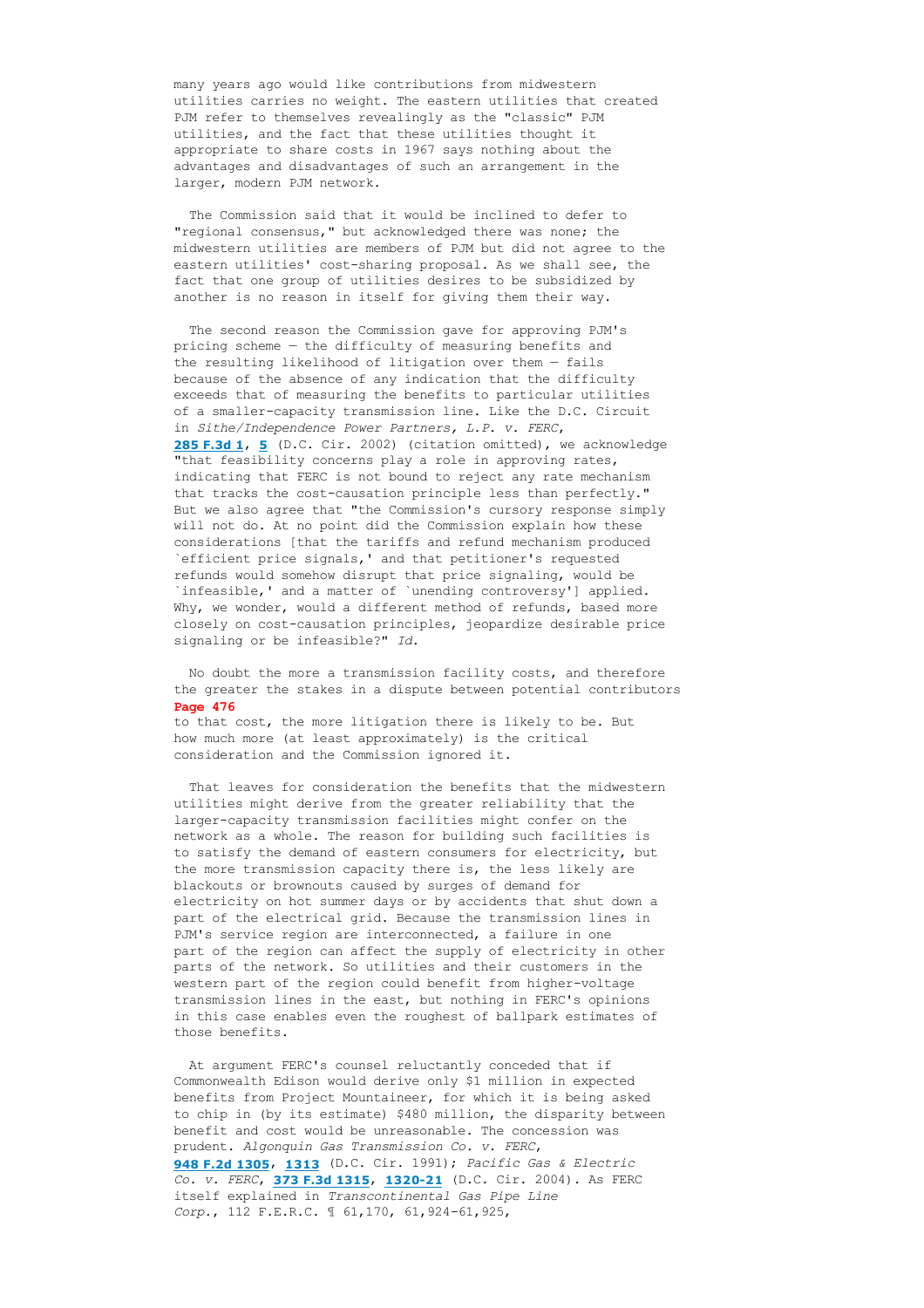2005 WL 1848553 (2005), "a claim of generalized system benefits is not enough to justify requiring the existing shippers to subsidize the uncontested increase in electric costs caused by the Cherokee project. . . . The rehearing applicants suggest that the use of the Cherokee shippers' transportation quantities in deriving the fuel retention percentages and their payment of such charges reduce the fuel costs borne by the existing shippers. However, they point to no evidence in the record that seeks to quantify this benefit, or even shows that such a benefit has occurred. . . . The Commission concludes that all these alleged benefits are simply too speculative and unsupported to be taken into account."

 FERC is not authorized to approve a pricing scheme that requires a group of utilities to pay for facilities from which its members derive no benefits, or benefits that are trivial in relation to the costs sought to be shifted to its members. "`[A]ll approved rates [must] reflect to some degree the costs actually caused by the customer who must pay them.' *KN Energy, Inc. v. FERC*, **[968 F.2d 1295](http://www.loislaw.com/pns/doclink.htp?alias=FDCCASE&cite=968+F.2d+1295)**, **[1300](http://www.loislaw.com/pns/doclink.htp?alias=FDCCASE&cite=968+F.2d+1295#PG1300)** (D.C. Cir. 1992); *Transmission Access Policy Study Group v. FERC*, **[225 F.3d 667](http://www.loislaw.com/pns/doclink.htp?alias=FDCCASE&cite=225+F.3d+667)**, **[708](http://www.loislaw.com/pns/doclink.htp?alias=FDCCASE&cite=225+F.3d+667#PG708)** (D.C. Cir. 2000); *Pacific Gas & Elec. Co. v. FERC*, **[373 F.3d 1315](http://www.loislaw.com/pns/doclink.htp?alias=FDCCASE&cite=373+F.3d+1315)**, **1320-21** (D.C. Cir. 2004). Not surprisingly, we evaluate compliance with this unremarkable principle by comparing the costs assessed against a party to the burdens imposed or benefits drawn by that party." *Midwest ISO Transmission Owners v. FERC*, **[373 F.3d 1361](http://www.loislaw.com/pns/doclink.htp?alias=FDCCASE&cite=373+F.3d+1361)**, **[1368](http://www.loislaw.com/pns/doclink.htp?alias=FDCCASE&cite=373+F.3d+1361#PG1368)** (D.C. Cir. 2004); see also *Alcoa Inc. v. FERC*, **[564 F.3d 1342](http://www.loislaw.com/pns/doclink.htp?alias=FDCCASE&cite=564+F.3d+1342)**, **[134647](http://www.loislaw.com/pns/doclink.htp?alias=FDCCASE&cite=564+F.3d+1342#PG1346)** (D.C. Cir. 2009); *Sithe/Independence Power Partners, L.P. v. FERC, supra*, **[285 F.3d at 45](http://www.loislaw.com/pns/doclink.htp?alias=FDCCASE&cite=285+F.3d+1#PG4)**; Federal Power Act, **[16 U.S.C. § 824d](http://www.loislaw.com/pns/doclink.htp?dockey=7631023@USCODE&alias=USCODE&cite=16+U.S.C.+%A7+824d)**. To the extent that a utility benefits from the costs of new facilities, it may be said to have "caused" a part of those costs to be incurred, as without the expectation of its contributions the facilities might not have been built, or might have been delayed. But as far as one can tell from the Commission's opinions in this **Page 477**

case, the likely benefit to Commonwealth Edison from new 500 kV projects is zero. The opinion on rehearing attributes the need for new transmission capacity in PJM to the threat of "degraded reliability in *Eastern* PJM," 122 F.E.R.C. ¶ 61,082, p. 13, 2008 WL 276596 (emphasis added), and nowhere do the Commission's opinions suggest that degraded reliability is a danger in Midwestern PJM.

 No doubt there will be *some* benefit to the midwestern utilities just because the network *is* a network, and there have been outages in the Midwest. But enough of a benefit to justify the costs that FERC wants shifted to those utilities? Nothing in the Commission's opinions enables an answer to that question. Although the Commission did say that a 500 kV transmission line has twice the capacity of a 345 kV line, it added that "the *reliability* of 500 kV and above circuits in terms of momentary and sustained interruptions is 70 percent more reliable than 138 kV circuits and 60 percent more than 230 kV circuits on a per mile basis," *PJM Interconnection, L.L.C., supra*, 119 F.E.R.C. ¶ 61,063, p. 23; 122 F.E.R.C. ¶ 61,082, p. 16 (emphasis added) but did not compare the reliability of a 500 kV line to that of a 345 kV line, even though network reliability is the benefit that the Commission thinks the midwestern utilities will obtain from new 500 kV lines in the East.

 Rather desperately FERC's lawyer, and the lawyer for the eastern utilities that intervened in support of its ruling, reminded us at argument that the Commission has a great deal of experience with issues of reliability and network needs, and they asked us therefore (in effect) to take the soundness of its decision on faith. But we cannot do that because we are not authorized to uphold a regulatory decision that is not supported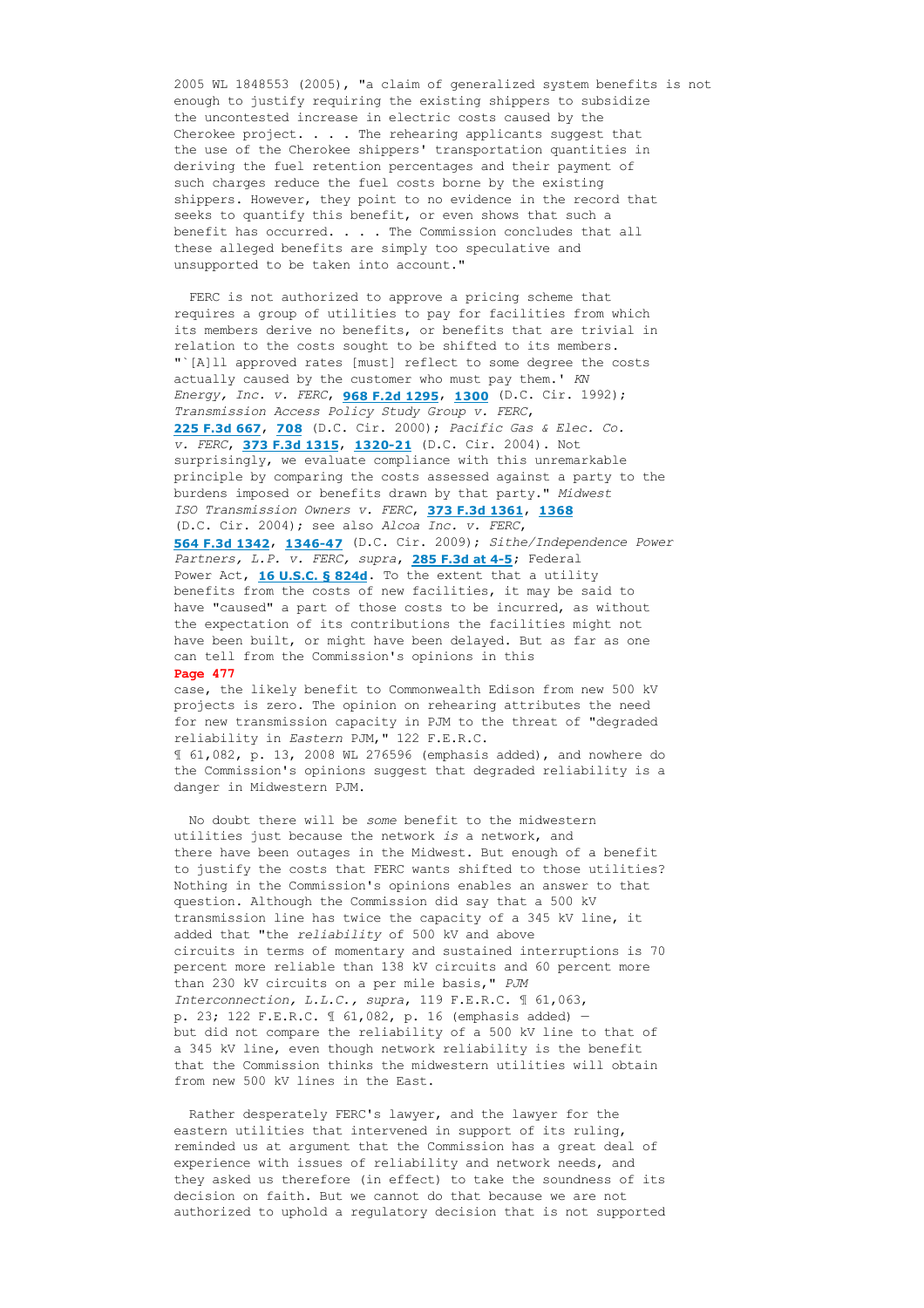by substantial evidence on the record as a whole, or to supply reasons for the decision that did not occur to the regulators. E.g., **[5 U.S.C. § 706](http://www.loislaw.com/pns/doclink.htp?dockey=7615030@USCODE&alias=USCODE&cite=5+U.S.C.+%A7+706)**; *Bethany v. FERC*, **[276 F.3d 934](http://www.loislaw.com/pns/doclink.htp?alias=F7CASE&cite=276+F.3d+934)**, **[940](http://www.loislaw.com/pns/doclink.htp?alias=F7CASE&cite=276+F.3d+934#PG940)** (7th Cir. 2002); *Central Illinois Public Service Co. v. FERC*, **[941 F.2d 622](http://www.loislaw.com/pns/doclink.htp?alias=F7CASE&cite=941+F.2d+622)**, **[627](http://www.loislaw.com/pns/doclink.htp?alias=F7CASE&cite=941+F.2d+622#PG627)** (7th Cir. 1991); *Pacific Gas & Electric Co. v. FERC, supra*, **[373 F.3d at 1319](http://www.loislaw.com/pns/doclink.htp?alias=FDCCASE&cite=373+F.3d+1315#PG1319)**. The reasons that did occur to FERC are inadequate.

 We do not suggest that the Commission has to calculate benefits to the last penny, or for that matter to the last million or ten million or perhaps hundred million dollars. *Midwest ISO Transmission Owners v. FERC, supra*, **[373 F.3d at 1369](http://www.loislaw.com/pns/doclink.htp?alias=FDCCASE&cite=373+F.3d+1361#PG1369)** ("we have never required a ratemaking agency to allocate costs with exacting precision"); *Sithe/Independence Power Partners, L.P. v. FERC, supra*, **[285 F.3d at 5](http://www.loislaw.com/pns/doclink.htp?alias=FDCCASE&cite=285+F.3d+1#PG5)**. If it cannot quantify the benefits to the midwestern utilities from new 500 kV lines in the East, even though it does so for 345 kV lines, but it has an articulable and plausible reason to believe that the benefits are at least roughly commensurate with those utilities' share of total electricity sales in PJM's region, then fine; the Commission can approve PJM's proposed pricing scheme on that basis. For that matter it can presume that new transmission lines benefit the entire network by reducing the likelihood or severity of outages. E.g., *Western Massachusetts Elec. Co. v. FERC*, **[165 F.3d 922](http://www.loislaw.com/pns/doclink.htp?alias=FDCCASE&cite=165+F.3d+922)**, **[927](http://www.loislaw.com/pns/doclink.htp?alias=FDCCASE&cite=165+F.3d+922#PG927)** (D.C. Cir. 1999). But it cannot use the presumption to avoid the duty of "comparing the costs assessed against a party to the burdens imposed or benefits drawn by that party." *Midwest ISO Transmission Owners v. FERC, supra*, **[373 F.3d at 1368](http://www.loislaw.com/pns/doclink.htp?alias=FDCCASE&cite=373+F.3d+1361#PG1368)**. Nor did it in the *Western Massachusetts* case.

 In *Midwest ISO*, where the objecting utilities contended that they were being asked to pay far more than their share of the benefits  $-$  which they said was a measly 5 percent — the court found that they were misrepresenting the record.

## **Page 478**

**[373 F.3d at 1370](http://www.loislaw.com/pns/doclink.htp?alias=FDCCASE&cite=373+F.3d+1361#PG1370)**. There is no comparable basis on which to affirm the Commission's decision in this case. Our review of decisions by FERC is deferential, e.g., *Town of Norwood v. FERC*, **[962 F.2d 20](http://www.loislaw.com/pns/doclink.htp?alias=FDCCASE&cite=962+F.2d+20)**, **[22](http://www.loislaw.com/pns/doclink.htp?alias=FDCCASE&cite=962+F.2d+20#PG22)** (D.C. Cir. 1992); "we require only that the agency have made a reasoned decision based upon substantial evidence in the record." *Id.* But the Commission failed to do that, and so the case must be remanded for further proceedings; we intimate no view on their outcome.

 To summarize, the petitions for review that concern the pricing of existing transmission facilities are denied, but the petitions concerning the pricing of new facilities that have a capacity of 500 kilovolts or more are granted.

 CUDAHY, Circuit Judge, concurring in part and dissenting in part.

 I concur fully in the majority's approval of FERC's rate design for existing facilities' transmission costs. I write separately to express my concerns over the majority's disapproval of the proposed rate design for new transmission lines operating at voltages at or in excess of 500,000 volts.

 The United States is now engaged in an urgent project to upgrade its electric transmission grid, which for years has been generally regarded as inadequate, **[fn1]** and may become more deficient with the addition of major new anticipated loads.**[fn2]** The existing transmission system originally served vertically integrated utilities that built their own generation relatively close to their customers. The system was not designed for long-distance power transfers between different parts of the country. The inadequacy of the present network and the urgency of the need for its improvement has only been exacerbated by the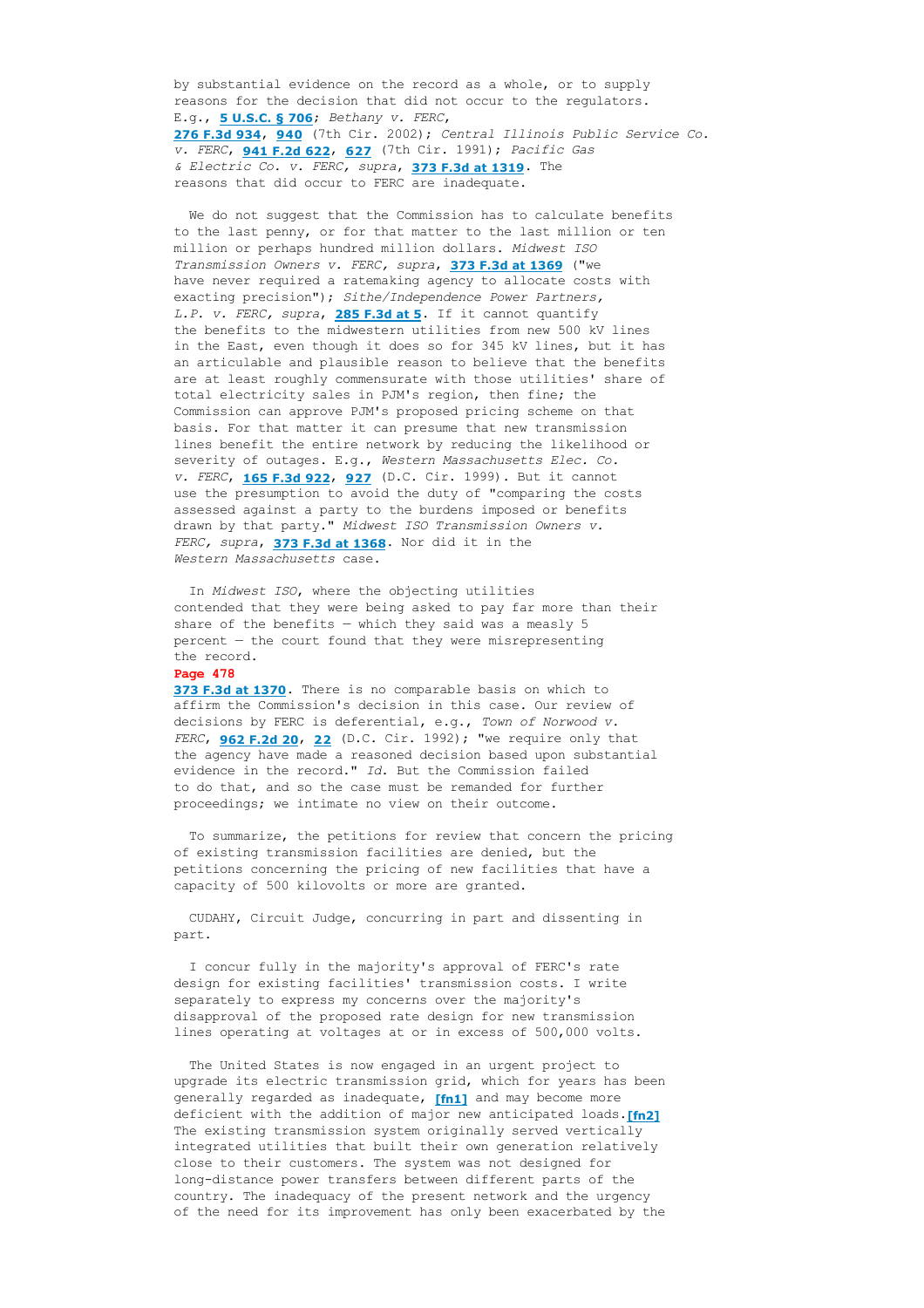additional burdens imposed by deregulation (or restructuring), which "unbundled" generation and transmission and created a need to bring power from distant generators.**[fn3]** Additional challenges have been posed by the demand for power from renewable generation sources (such as wind farms) that are often located in places remote from centers of electric consumption.**[fn4]**

Long-distance transmission, which inherently presents challenges to reliability, is accomplished most efficiently by the highest levels of voltage — 500 kV and above. According to FERC, "500 kV and above circuits . . . [are] 70 percent more reliable than 138 kV circuits and 60 percent more than 230 kV circuits on a per mile basis." *PJM Interconnection LLC*, 122 FERC ¶ 61,082, 2008 WL 276596, at

### **Page 479**

\*16 (Jan. 31, 2008) (order on rehearing). Further, because power transfer capability increases with the square of voltage, [fn5] extra-high voltage transmission also facilitates enormous transfers of power: "the maximum transfer capability at 500 kV and above is approximately 6 times greater than a similar transmission line operated at 230 kV and more than twice that at 345 kV. . . ." *Id.* In light of its unique contributions to reliability and transfer capability, extra-high voltage transmission is especially fitted to be financed equally by all utilities that benefit from its role as the "backbone" of the system. [fn6] Pro rata rates for extra-high voltage transmission, through their simplicity of application, also provide a strong incentive to build transmission undeterred by fruitless controversy over the allocation of costs.

 It is significant that FERC's conclusion that the costs of extra-high voltage transmission facilities should be shared is consistent with the proposals of fifteen of PJM's seventeen members. In the course of this proceeding, various parties proposed voltages lower than 500 kV as the threshold above which proportional cost-sharing should apply. Although PJM's members were unable to agree on a specific voltage cutoff, they were broadly in agreement that the rate structure should be designed to share the costs of facilities providing general systemic benefits. There was thus an effort by many parties to broaden the area of rate-simplification by enlarging the set of new transmission facilities to be governed by cost-sharing, not to narrow or eliminate it. I think these efforts illustrate the value of simplification and the difficulties in the design of a transmission rate structure that attempts rigidly and in all circumstances to trace benefits to specific utilities.

 However theoretically attractive may be the principle of "beneficiary pays," an unbending devotion to this rule in every instance can only ignite controversy, sustain arguments and discourage construction while the nation suffers from inadequate and unreliable transmission. Unsurprisingly, it is not possible to realistically determine for each utility and with reference to each major project the likelihood that rate-simplification will reduce litigation, or to calculate the precise value of not having to cover the costs of power failures and of not paying costs associated with congestion, and all this over the next forty to fifty years. Concerns about the real value to individual utilities of the stability and efficiency provided by improvements to the backbone grid are answered by their voluntary participation in the power pool and its collaborative "RTEP" (or regional transmission expansion planning) process. Rate-making based on cost causation is assured by this process, since universal cost-sharing is recommended only when developments are found to benefit the integrated system as a whole.**[fn7]**

### **Page 480**

Contrary to the majority's suggestion, FERC did not violate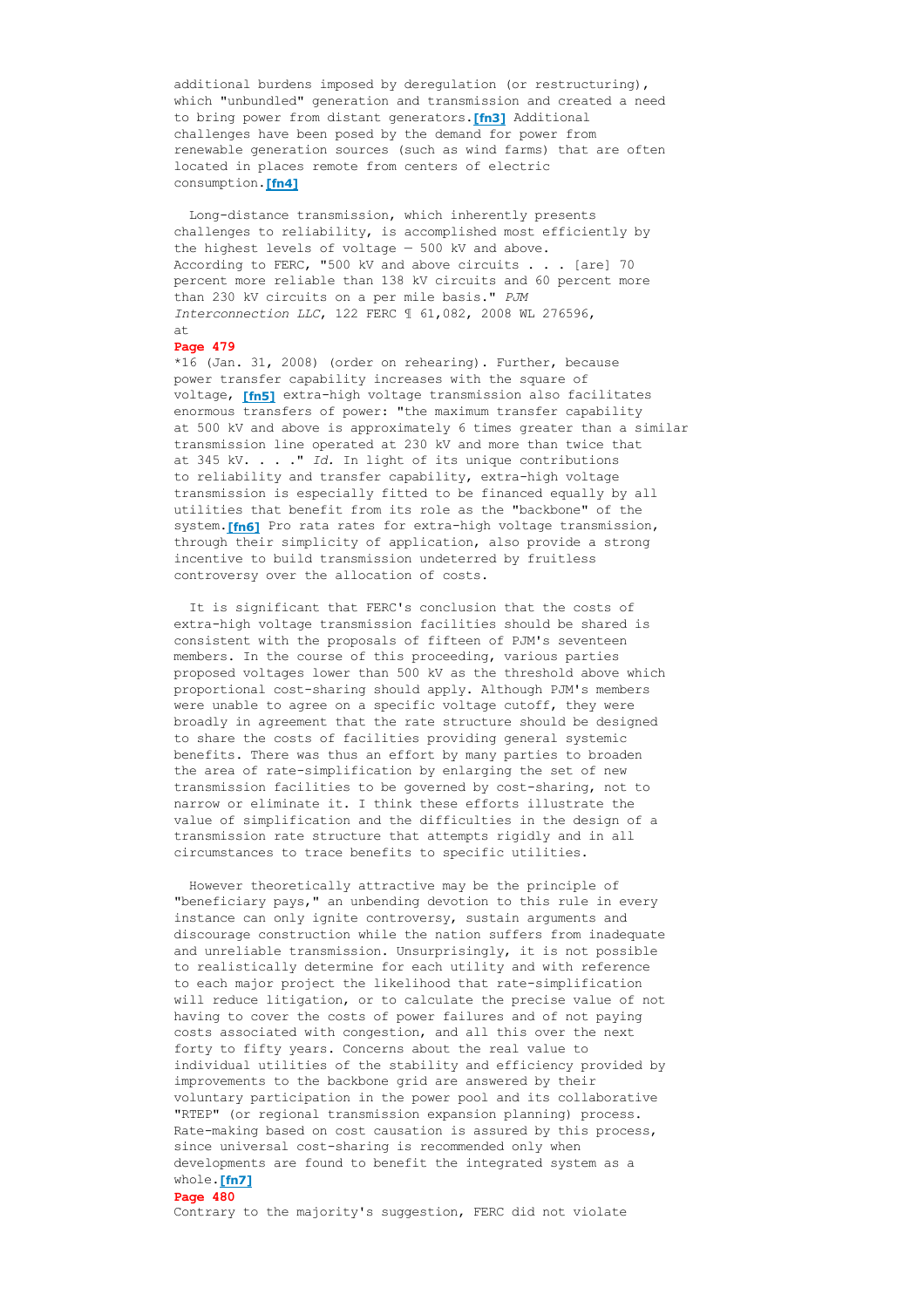principles of "cost causation" by failing to propose a number that would represent the specific monetary benefits to each utility of a more reliable network. Cost causation requires that "approved rates reflect to some degree the costs actually caused by the customer who must pay them." *Midwest ISO Transmission Owners v. FERC*, **[373 F.3d 1361](http://www.loislaw.com/pns/doclink.htp?alias=FDCCASE&cite=373+F.3d+1361)**, **[1368](http://www.loislaw.com/pns/doclink.htp?alias=FDCCASE&cite=373+F.3d+1361#PG1368)** (D.C. Cir. 2004) (Roberts, J.) (quoting *KN Energy, Inc. v. FERC*, **[968 F.2d 1295](http://www.loislaw.com/pns/doclink.htp?alias=FDCCASE&cite=968+F.2d+1295)**, **[1300](http://www.loislaw.com/pns/doclink.htp?alias=FDCCASE&cite=968+F.2d+1295#PG1300)** (D.C. Cir. 1992)) (internal quotation marks omitted). However, until today, no court has found that cost causation requires FERC to monetize the benefits of reliability improvements in order to share the costs. Indeed, the cases the majority cites support the opposite conclusion. Most notably, in *Midwest ISO*, the panel was quite clear that utilities that draw benefits from being a part of a power pool should share the cost of *having* a power pool. *Id.* at 1371. As then-Judge Roberts explained, "upgrades designed to preserve the grid's reliability constitute system enhancements that *are presumed to benefit the entire system.*" *Id.* at 1369 (internal quotation marks, citations and alterations omitted, and emphasis added); *see also Entergy Servs., Inc. v. FERC*, **[319 F.3d 536](http://www.loislaw.com/pns/doclink.htp?alias=FDCCASE&cite=319+F.3d+536)**, **[543](http://www.loislaw.com/pns/doclink.htp?alias=FDCCASE&cite=319+F.3d+536#PG543)** (D.C. Cir. 2003); *Western Massachusetts Elec. Co. v. FERC*, **[165 F.3d 922](http://www.loislaw.com/pns/doclink.htp?alias=FDCCASE&cite=165+F.3d+922)**, **[927](http://www.loislaw.com/pns/doclink.htp?alias=FDCCASE&cite=165+F.3d+922#PG927)** (D.C. Cir. 1999). Since there is a *presumption* that enhanced reliability benefits all of the systems members, Commonwealth Edison (ComEd) can be required to bear a proportional share of an improvement's costs even where it is not possible to determine precisely how much it benefits. Put otherwise, the burden is on ComEd to show that it would *not* benefit from the newly planned transmission facilities; the burden is not on FERC to estimate how much ComEd would benefit from a more reliable grid.

 Indeed, in *Midwest ISO*, the panel *rejected* the objecting utility's argument that it could not be made to pay sixty to seventy percent of an investment's costs because it would obtain only five percent of the benefits. **[373 F.3d at 1370](http://www.loislaw.com/pns/doclink.htp?alias=FDCCASE&cite=373+F.3d+1361#PG1370)**. As the majority notes, the panel found no record support for the utility's claim that its benefits would be so low. (Maj. Op. at 477.) However, the panel also held that cost causation principles do not require the costs of a new facility to be apportioned based on the objecting utility's actual *use* of that facility. To the contrary, the "benefits" of system enhancements must be understood more broadly than this. Again, then-Judge Roberts:

 even if they are not in some sense *using* the ISO [roughly a term for a power pool], the MISO Owners still benefit from *having* an ISO. In this sense, MISO is somewhat like the federal court system. It costs a considerable amount to set up and maintain a court system, and these costs — the costs of *having* a court system — are borne by the taxpayers, even though the vast majority of them will have no contact with that system (will not *use* that system) in any given year . . . The MISO Owners' position is tantamount to saying that if **Page 481** they are not a litigant, they should not be made to

 pay for any of the costs of *having* a court system. Since the MISO Owners do, in fact, draw benefits from being a part of the MISO regional transmission system, FERC correctly determined that they should share the cost of *having* an ISO.

*Id.* at 1371. I fear that the majority has lost sight of this basic principle.**[fn8]**

 Because the majority's decision is based on an unusually narrow conception of cost-causation, its characterizations of FERC's and the intervenor's arguments as "insouciant" (Maj. Op. at 475)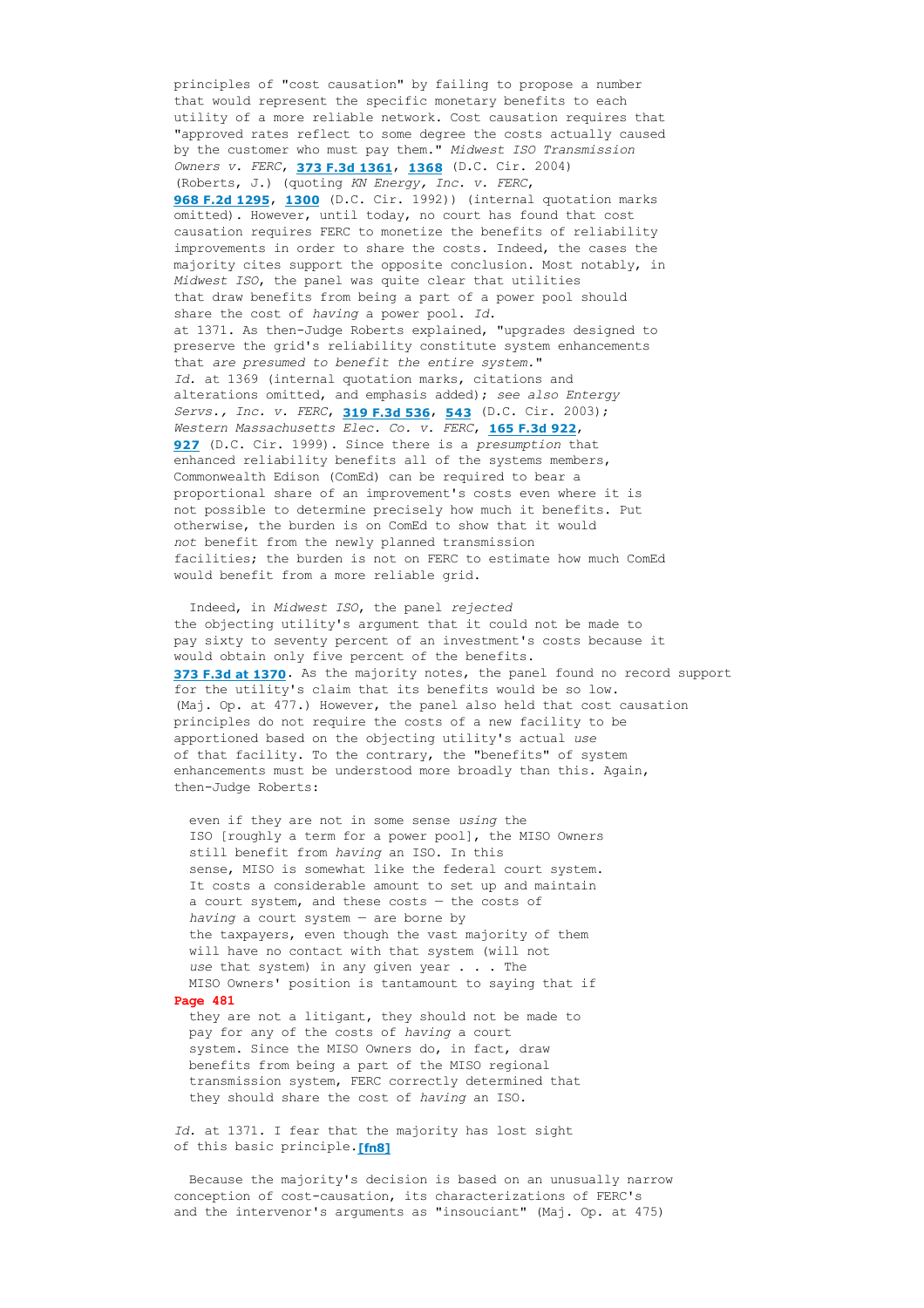and "desperate" (Maj. Op. at 477) strike me as conspicuously misplaced. FERC responded to ComEd's objections by indicating that the proposed projects would improve reliability and reduce congestion. *See PJM Interconnection*, 2008 WL 276596, at \*16. It did not explain how PJM's members benefit from a reliable network because no court had hitherto required it to do so. Until now, it went without saying that network reliability benefits the network's members. This is not insouciance; "[e]xplanations come to an end somewhere." Ludwig Wittgenstein, *Philosophical Investigations* § 1 (G.E.M. Anscombe trans., 1968).

 The big picture here is that FERC's proposal to spread the cost of very high voltage transmission on a uniform basis seems to me in the interest of efficient, high-capacity transfer capability and of the closely linked improvement of reliability, which affects the system generally.**[fn9]** Deregulation created a demand for competitive sources of power, often at a distance. Because 500 kV and above lines satisfy these new systemic needs, their separate

## **Page 482**

treatment for rate-making purposes is both sensible and innovative. While an effort to identify specific benefits to specific utilities is a traditional rate design approach and may be appropriate for most electric plant facilities, it may miss the forest and focus on the trees when applied to very high voltage "backbone" facilities having a generalized role in supporting reliability and high capacity power transfer. Perhaps as important in this picture is the urgency of the need to build transmission and the need for incentives to that end. Pro rata assignment of costs eliminates not only lawsuits but nitpicking controversies of every sort and delays standing in the path of action. From that point of view, I think FERC may be in a better position to implement a policy leading to prompt improvement in a deficient transmission grid than this court, focused as it is on the inevitable complaints of utilities demanding more for their money. I therefore respectfully dissent from the majority's unfortunate rejection of FERC's rate scheme for new transmission lines carrying 500 kV or higher.

[fn1] *E.g., House Report on the Energy Policy Act of* 2005, H.R. Rep. No. 109-215(I), at 171 ("Investment in electric transmission expansion has not kept pace with electricity demand. Moreover, transmission system reliability is suspect as demonstrated by the blackout that hit the Northeast and Midwest in August of 2003. Legislation is needed to address the issues of transmission capacity, operation, and reliability. In addition, state regulatory approval delays siting of new transmission lines by many years. Even if a project is completed, there is uncertainty as to whether utilities will be able to recover all of their investment, which hinders new transmission construction.").

[fn2] *See, e.g.*, Argonne, *Impact of Plug-in Hybrid Electric Vehicles on the Electricity Market in Illinois*, available at http://www.dis.anl.gov/news/Illinois\_PluginHybrids.html (visited 7/27/09).

[fn3] *See* Mark Cooper, *Electricity Deregulation Puts Pressure on the Transmission Network and Increases its Cost*, available at http://www.consumersunion.org/Transmission% 20brief% 208.27.pdf (visited 7/27/09).

[fn4] *See* Matthew L. Wald, *Debate on Clean Energy Leads to Regional Divide*, N.Y. Times, July 14, 2009, at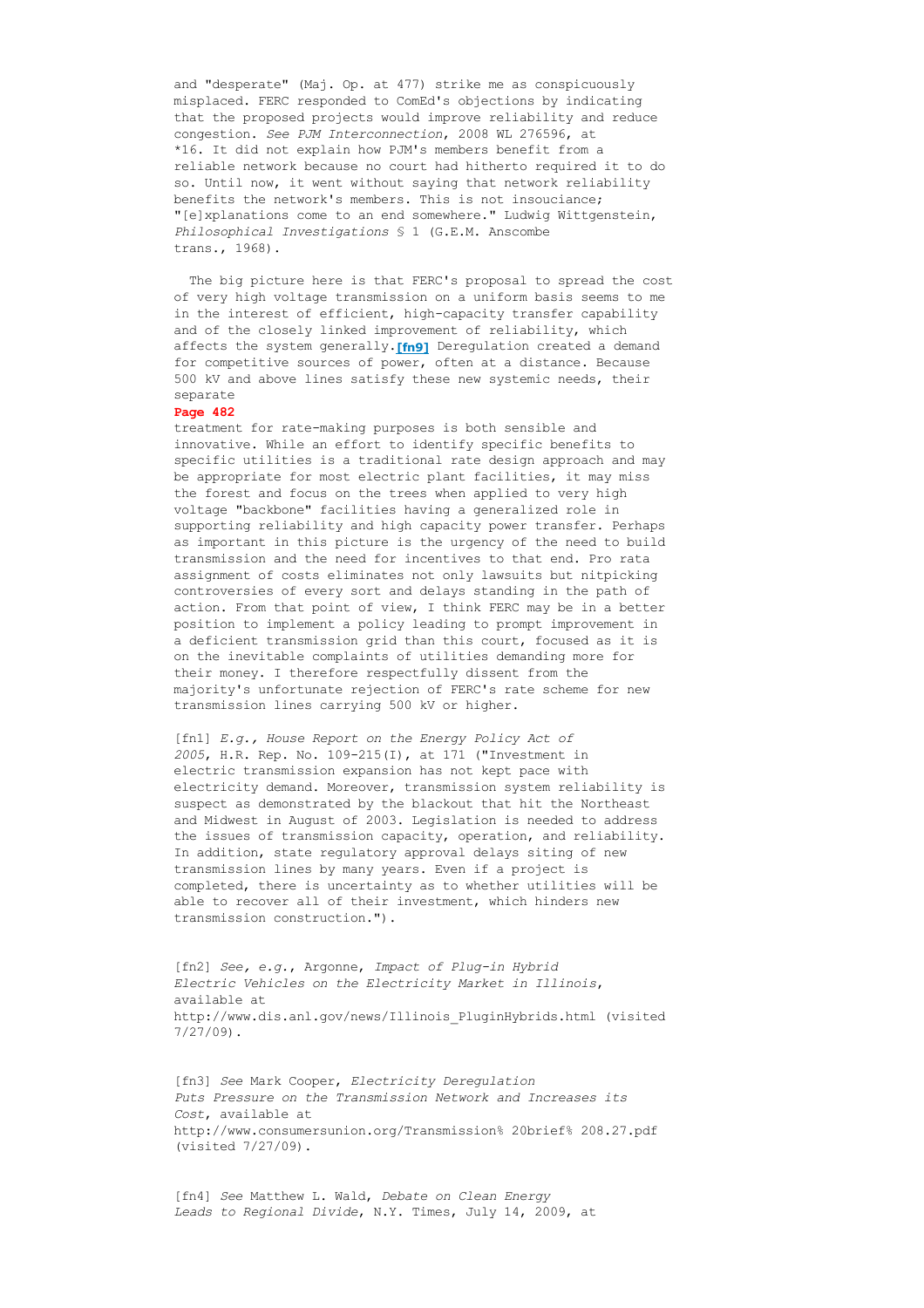[fn5] *See generally* Peter W. Sauer, *Reactive Power and Voltage Control Issues in Electric Power Systems*, Applied Mathematics for Restructured Electric Power Systems: Optimization, Control, and Computational Intelligence (Joe H. Chow, Felix F. Wu & James A. Momoh, eds.) (2005).

[fn6] These are "backbone" facilities because they "integrate major system resources," *Pacific Gas & Elec. Co.*, 53 FERC ¶ 61146, 6152021 & n. 65, 1990 WL 319356, at \*10 (Oct. 31, 1990), by facilitating major transfers of power between and among regions. To my knowledge, no court prior to ours has objected to the metaphor. *See Public Serv. Co. of Ind., Inc. v. FERC*, **[575 F.2d 1204](http://www.loislaw.com/pns/doclink.htp?alias=F7CASE&cite=575+F.2d+1204)**, **[1217](http://www.loislaw.com/pns/doclink.htp?alias=F7CASE&cite=575+F.2d+1204#PG1217)** (7th Cir. 1978); *see also Cal. Dep't of Water Res. v. FERC*, **[489 F.3d 1029](http://www.loislaw.com/pns/doclink.htp?alias=F9CASE&cite=489+F.3d+1029)**, **[1035](http://www.loislaw.com/pns/doclink.htp?alias=F9CASE&cite=489+F.3d+1029#PG1035)** (9th Cir. 2007); *Boston Edison Co. v. FERC*, **[441 F.3d 10](http://www.loislaw.com/pns/doclink.htp?alias=F1CASE&cite=441+F.3d+10)**, **[11](http://www.loislaw.com/pns/doclink.htp?alias=F1CASE&cite=441+F.3d+10#PG11)** (1st Cir. 2006); *Cajun Elec. Power Coop., Inc. v. FERC*, **[924 F.2d 1132](http://www.loislaw.com/pns/doclink.htp?alias=FDCCASE&cite=924+F.2d+1132)**, **[1134](http://www.loislaw.com/pns/doclink.htp?alias=FDCCASE&cite=924+F.2d+1132#PG1134)** (D.C. Cir. 1991).

[fn7] "Project Mountaineer," with which the majority seems particularly concerned, is no exception. Project Mountaineer is a plan to construct hundreds of miles of 500 and 765 kV linkages between eastern and western PJM. The PJM literature, to which Commonwealth Edison could have objected but did not, indicates that Project Mountaineer was a response to the nearly 200% increase in congestion costs from 2004 to 2005. Ventyx, *Major Transmission Constraints in PJM*, at \*3 n. 4 (2007), available at http://www.ventyx.com/pdf/wp07-transmission-constraints.pdf

(visited 7/14/09). These increased congestion costs were partly due to the expansion of PJM's footprint. *Id.* As part of its cost allocation process, PJM determined that Project Mountaineer "would bring about substantial congestion relief and reliability improvements increasing Midwest-to-east transfers by 5,000 MW." *Id.* at \*3.

[fn8] The other cases on which the majority relies also do not hold that FERC is required to explain the benefits of reliability. For instance, in *Algonquin Gas Transmission Co. v. FERC*, **[948 F.2d 1305](http://www.loislaw.com/pns/doclink.htp?alias=FDCCASE&cite=948+F.2d+1305)** (D.C. Cir. 1991), the court rejected FERC's proposal to share the costs of a new gas pipeline because FERC had not provided *any* evidence that the pipeline would provide systemwide benefits. *Id.* at 1313. In the present case, by contrast, there is no dispute that the transmission facilities at issue would increase network transfer capacity and improve network reliability.

 Along the same lines, *Alcoa Inc. v. FERC*, **[564 F.3d 1342](http://www.loislaw.com/pns/doclink.htp?alias=FDCCASE&cite=564+F.3d+1342)** (D.C. Cir. 2009), provides no support at all for the majority's robust understanding of the requirements of cost causation. In that case, the D.C. Circuit *rejected* Alcoa's claim that it was being asked to pay more than its fair share of the costs of maintaining network reliability, holding instead that because rate design rests on technical issues and policy judgments that lie at the core of the regulatory mission, FERC's explanation for its rate scheme "although admittedly spare, is nonetheless adequate." Id. at 1347-48.

[fn9] Indeed, the majority concedes that reliability problems affect all of the system's users when it acknowledges that failures in one part of an integrated network can affect the supply of electricity in other parts of the network. (Maj. Op. at 476). So-called "cascading outages" have occurred on a number of occasions in the recent past. Most notably, in 2003 a

A13.